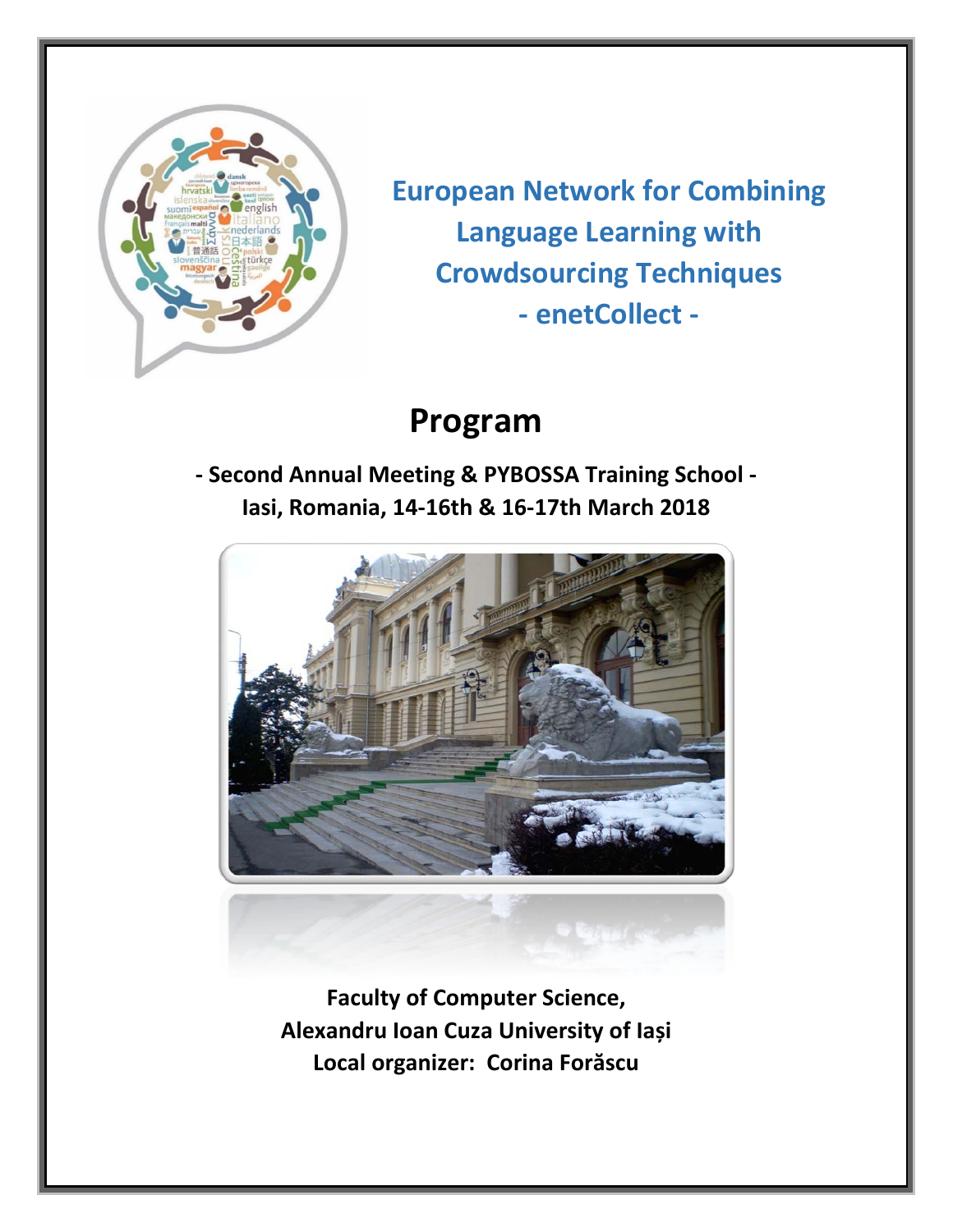

# Second Annual Meeting

 $14<sup>th</sup> - 16<sup>th</sup>$  March

Mihai Eminescu Aula, Alexandru Ioan Cuza University, Bulevardul Carol I, Nr.11



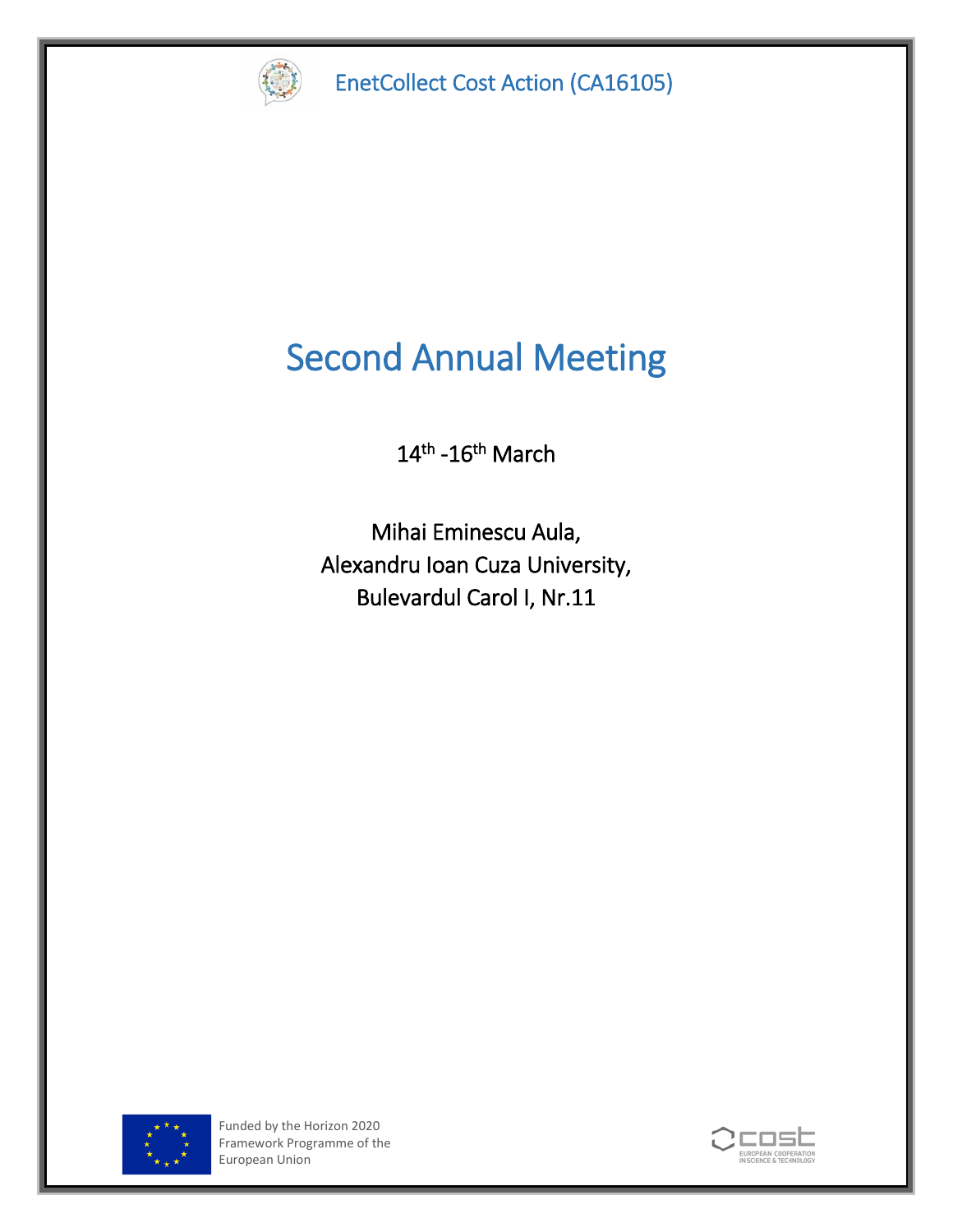

# **[ Wednesday, 14th March 2018 ]** Mihai Eminescu Aula

| 7:30-8:30   | <b>Registration of participants</b>                                                                                                                                                                                                                                                                                                                                                                                                                                                                                                               |                                                                                                                                                                                                                                                                                       |  |
|-------------|---------------------------------------------------------------------------------------------------------------------------------------------------------------------------------------------------------------------------------------------------------------------------------------------------------------------------------------------------------------------------------------------------------------------------------------------------------------------------------------------------------------------------------------------------|---------------------------------------------------------------------------------------------------------------------------------------------------------------------------------------------------------------------------------------------------------------------------------------|--|
| 8:30-9:30   | Welcoming by local organizers & chairs                                                                                                                                                                                                                                                                                                                                                                                                                                                                                                            |                                                                                                                                                                                                                                                                                       |  |
| 9:30-10:30  | [Keynote presentation]<br>Daniel Lombraña González,<br>"Give your data a purpose - Crowdsourcing with PYBOSSA"                                                                                                                                                                                                                                                                                                                                                                                                                                    |                                                                                                                                                                                                                                                                                       |  |
| 10:30-11:00 | Coffee break (Short guided visit to the Senate Hall of the University)                                                                                                                                                                                                                                                                                                                                                                                                                                                                            |                                                                                                                                                                                                                                                                                       |  |
| 11:00-11:30 | [ WGs booster session ]                                                                                                                                                                                                                                                                                                                                                                                                                                                                                                                           |                                                                                                                                                                                                                                                                                       |  |
| 11:30-13:00 | [ WG1+WG2 shared session ]<br><b>Introduction by Iztok Kosem and Rodrigo Agerri</b><br>- Alice Millour and Rodrigo Agerri (presenting), "Design of a survey for<br>crowdsourcing practices"<br>- Katerina Zourou (remote presentation), "Crowdsourcing: language learning and<br>commercial imperatives in web 2.0 language learning communities"<br>- Umair ul Hassan, "Workflows and Assignment Strategies for Explicit<br>Crowdsourcing"<br>- Yaakov HaCohen-Kerner, "Crowdsourcing-based text classification"<br><b>Follow-up discussions</b> |                                                                                                                                                                                                                                                                                       |  |
| 13:00-15:00 | Lunch break (catering, in situ)<br>(14:00-14:45 Visit of the Planetarium of the University, same building)                                                                                                                                                                                                                                                                                                                                                                                                                                        |                                                                                                                                                                                                                                                                                       |  |
|             | Location: Romanian Academy (bulevardul Carol I, nr. 8)                                                                                                                                                                                                                                                                                                                                                                                                                                                                                            |                                                                                                                                                                                                                                                                                       |  |
| 15:00-16:30 | [WG1 meeting]<br><b>Introduction by Iztok Kosem</b><br>M. Rayner, P. Bouillon, and Nikolaos<br>Tsourakis (remote presentation),<br>"Overview of the CALLector project"<br>Montse Maritxalar, "Relevant events -<br>ongoing activity"<br>David Alfter, "Literature review on<br>crowdsourcing for language learning -<br>work in progress"<br>Špela Arhar Holdt, Isabel Duran,<br>Elzbieta Gajek and Rina Zviel-Girshin<br>"Teachers and crowdsourcing: Survey<br>design"<br><b>Follow-up discussions</b><br><b>Future plans and discussions</b>   | [WG2 meeting]<br><b>Introduction by Rodrigo Agerri</b><br>- María-Teresa Martín-Valdivia,<br>"Supporting language learning<br>through NLP"<br>Christopher Cieri and James Fiumara,<br>"Language Learning Opportunities in<br>the NIEUW Project"<br>- Rodrigo Agerri, "WG2 activities" |  |
| 19:30       | Social Dinner (Unirea panoramic restaurant)                                                                                                                                                                                                                                                                                                                                                                                                                                                                                                       |                                                                                                                                                                                                                                                                                       |  |



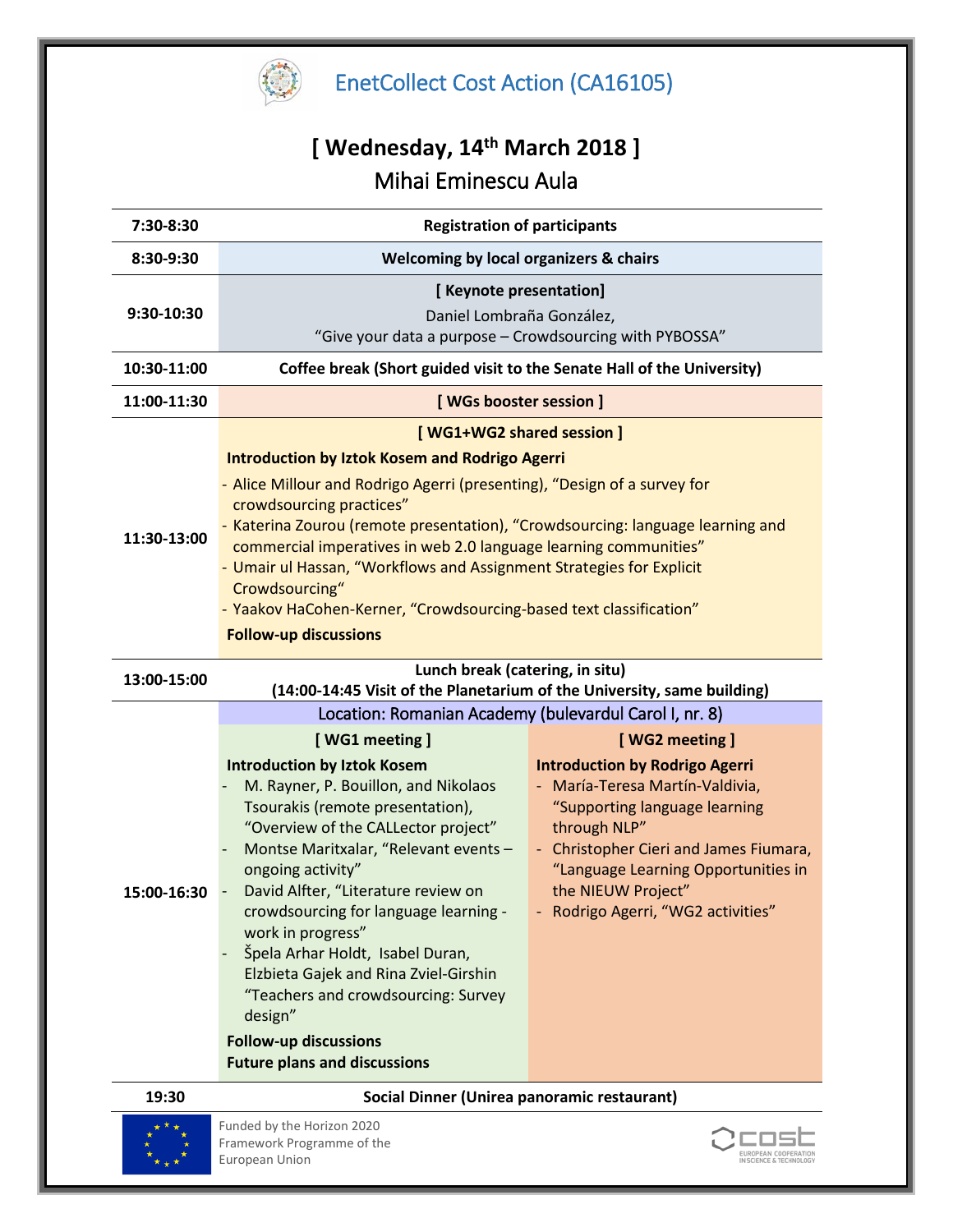

# **[ Thursday, 15th March 2018 ]**

## Mihai Eminescu Aula

|             | [WG3 meeting]                                                                                                                                                                                                                                                                                                                                                  |                                                                                                           |  |
|-------------|----------------------------------------------------------------------------------------------------------------------------------------------------------------------------------------------------------------------------------------------------------------------------------------------------------------------------------------------------------------|-----------------------------------------------------------------------------------------------------------|--|
|             | <b>Introduction by Branislav Bedi</b>                                                                                                                                                                                                                                                                                                                          |                                                                                                           |  |
| 8:30-12:00  | - Benny Bornfield (invited talk), "Contribution motivation mechanisms in collaborative<br>content services"<br>- Branislav Bedi, "User Choices"                                                                                                                                                                                                                |                                                                                                           |  |
| 10:00-10:30 | <b>Coffee break</b>                                                                                                                                                                                                                                                                                                                                            |                                                                                                           |  |
|             | - Katarina Zourou (Branislav Bedi in substitution), "Review of state-of-the-art"<br>- Adriana Nagyova, "Potential users"<br>- Rina Zviel-Girshin, "Issues of a personalized and gamified user interface"<br>- Nina Gorovaia-Zeniou, "Question of sustainability"<br><b>Discussion and closing</b>                                                              |                                                                                                           |  |
| 12:00-13:30 | Lunch break (University cafeteria)                                                                                                                                                                                                                                                                                                                             |                                                                                                           |  |
| 13:30-15:30 | [WG4 meeting]<br><b>Introduction by Toma Tasovac</b><br>- SciFabric, "Introduction to PYBOSSA"<br>- Adrian Iftene, "Using UML to model a software project"<br>- Nikolaos Tsourakis and Emmanuel Rayner (remote<br>presentation), "Hosting spoken CALL content in the<br>CALLector project"<br>- Alexander König, "Containerization and why you should<br>care" | Location: 'Hall of the Lost<br>Footsteps'<br><b>MCIF poster session</b><br>for candidate-host<br>matching |  |
| 15:30-16:00 | <b>Coffee break</b>                                                                                                                                                                                                                                                                                                                                            | &                                                                                                         |  |
| 16:00-17:00 | [WG5 meeting]<br>Introduction by Karën Fort and Katerina Zdravkova<br>- Karën Fort and Branislav Bedi, "Identifying ethical hot<br>spots in a platform combining crowdsourcing and<br>language learning"                                                                                                                                                       | <b>Grand Bazaar</b>                                                                                       |  |
|             | - Katerina Zdravkova, "Ethical issues of crowdsourcing<br>in education"                                                                                                                                                                                                                                                                                        | * see next page for the<br>listing of posters                                                             |  |
| 17:00-17:15 | <b>Refreshments - Coffee break</b>                                                                                                                                                                                                                                                                                                                             |                                                                                                           |  |
| 17:15-19:45 | Guided walking tour leaving from the University to the Palas zone<br>of lasi through the historic part of the city.                                                                                                                                                                                                                                            |                                                                                                           |  |



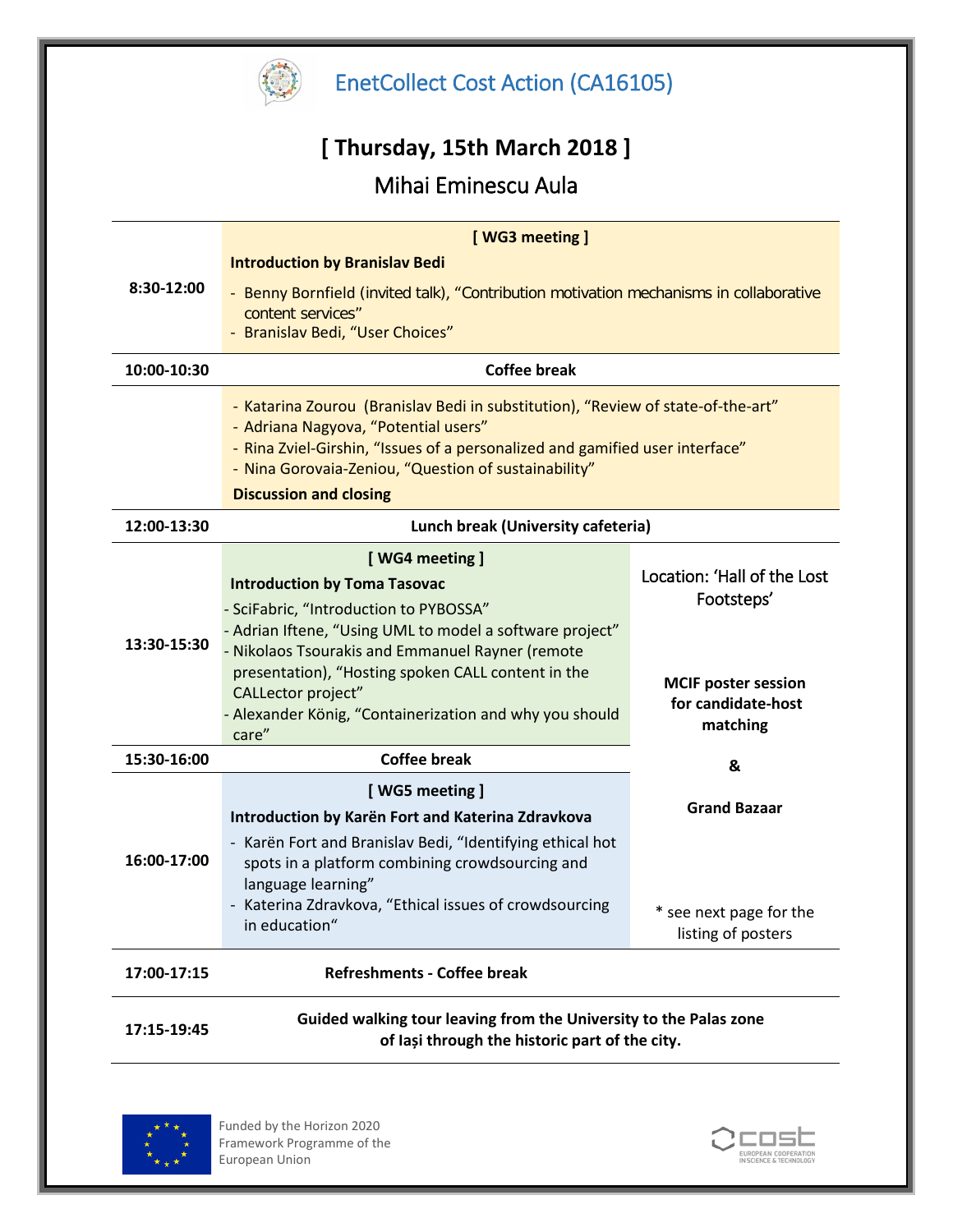

#### **Poster session – listing of participants**

#### Hall of the Lost Footsteps

#### **MCIF posters for candidate-host matching**

- Rodrigo Agerri, "Crowdsourcing for the Development of Dialogue Systems"
- Branislav Bédi, "User Personalisation"
- Andre Freitas, "Explainable Machine Translation applied to Language Learning"
- Lionel Nicolas and Verena Lyding, "Implicit Crowdwourcing of lexical information through Language Learning exercise generation"
- Ildiko Pilan, "Second language acquisition modeling based on crowdsourced learner data"
- Irene Russo, "MuVAnBA Multilingual Video Annotation of Basic Actions"
- Katerina Zourou, "Studying Communication and Social Participation in a CALL Crowdsourcing Network"

#### **Grand Bazaar posters for introducing projects and institutions**

- Anabela Barreiro, "Language Learning with eSPERTo Paraphrasing System"
- Maria-Teresa Martín-Valdivia and L.Alfonso Ureña-López, "SINAI Human Language Technologies"
- Costanza Navarretta, "Multimodality, cognition and language learning"



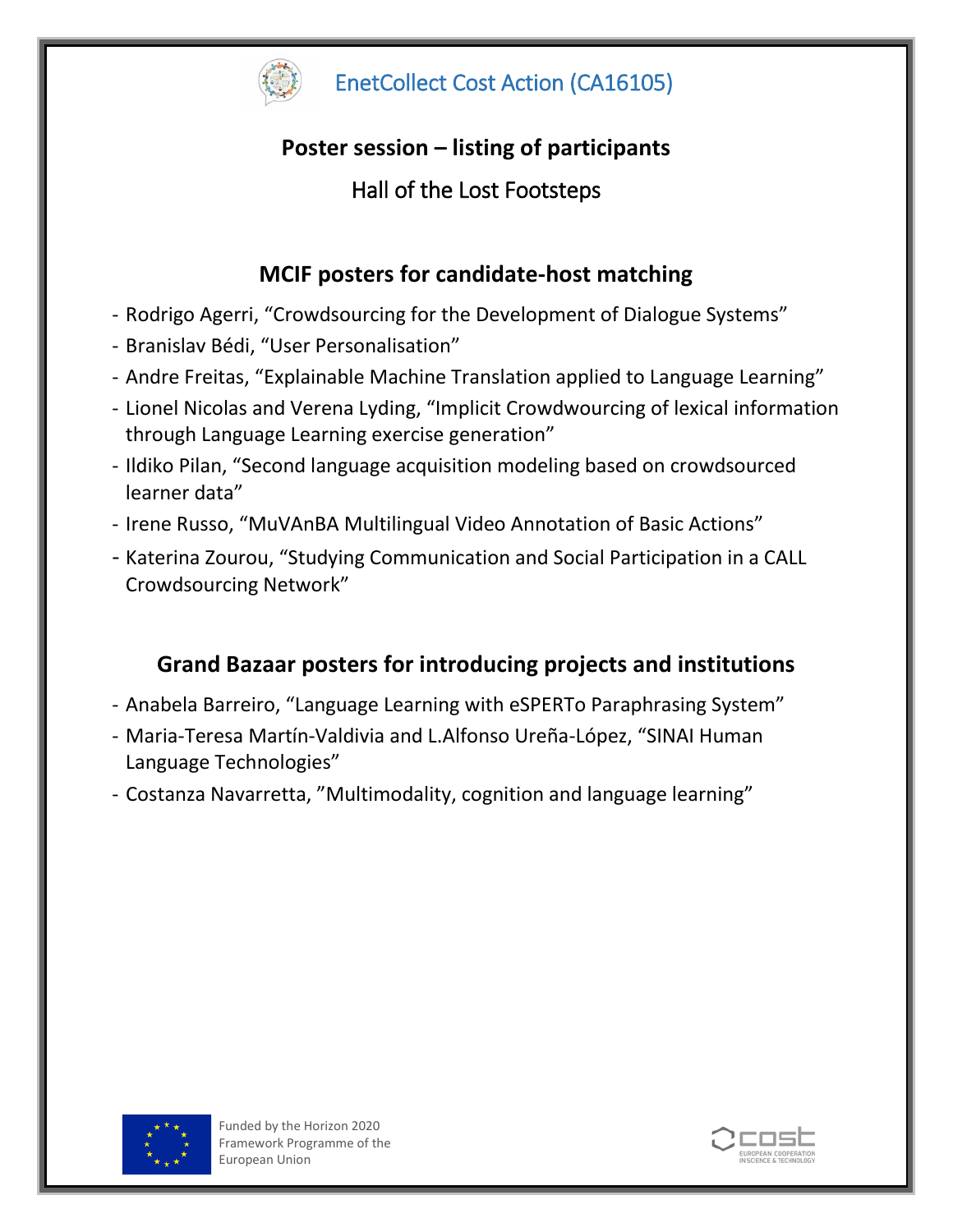

# **[ Friday, 16th March 2018 ]**

### Mihai Eminescu Aula

| 9:00-10:30  | [Management Committee meeting]                                                                                           |  |
|-------------|--------------------------------------------------------------------------------------------------------------------------|--|
| 10:30-11:00 | <b>Coffee break</b>                                                                                                      |  |
| 11:00-11:30 | [ Closing discussion on all WG meetings ]                                                                                |  |
| 11:30-13:00 | [ Dissemination, Exploitation and Outreach meetings ]                                                                    |  |
| 13:00-14.30 | Lunch break (catering, in-situ)<br>(13:45-14:15 Tour: Hall of Lost Steps, Aula and Library of the Polytechnic Institute) |  |
| 14:30-15:30 | [MCIF training for proposal writing]<br><b>By Claudia Borg</b>                                                           |  |
| 15:30-16:00 | <b>Coffee break</b>                                                                                                      |  |
| 16:00-17:00 | [MCIF training for proposal writing]<br><b>By Claudia Borg</b>                                                           |  |



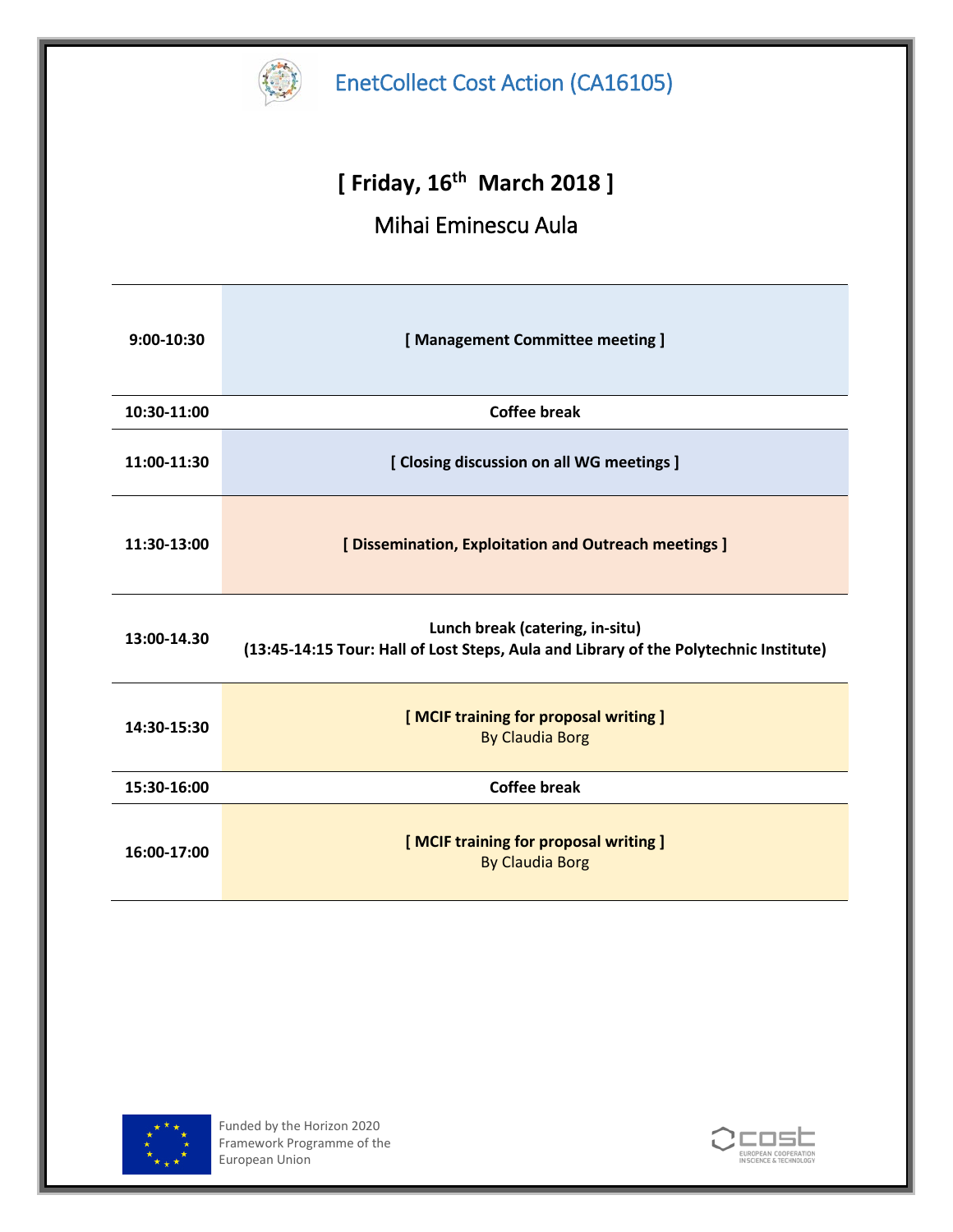

#### **EnetCollect meeting location:**

#### University Alexandra Ioan Cuza and Romanian Academy





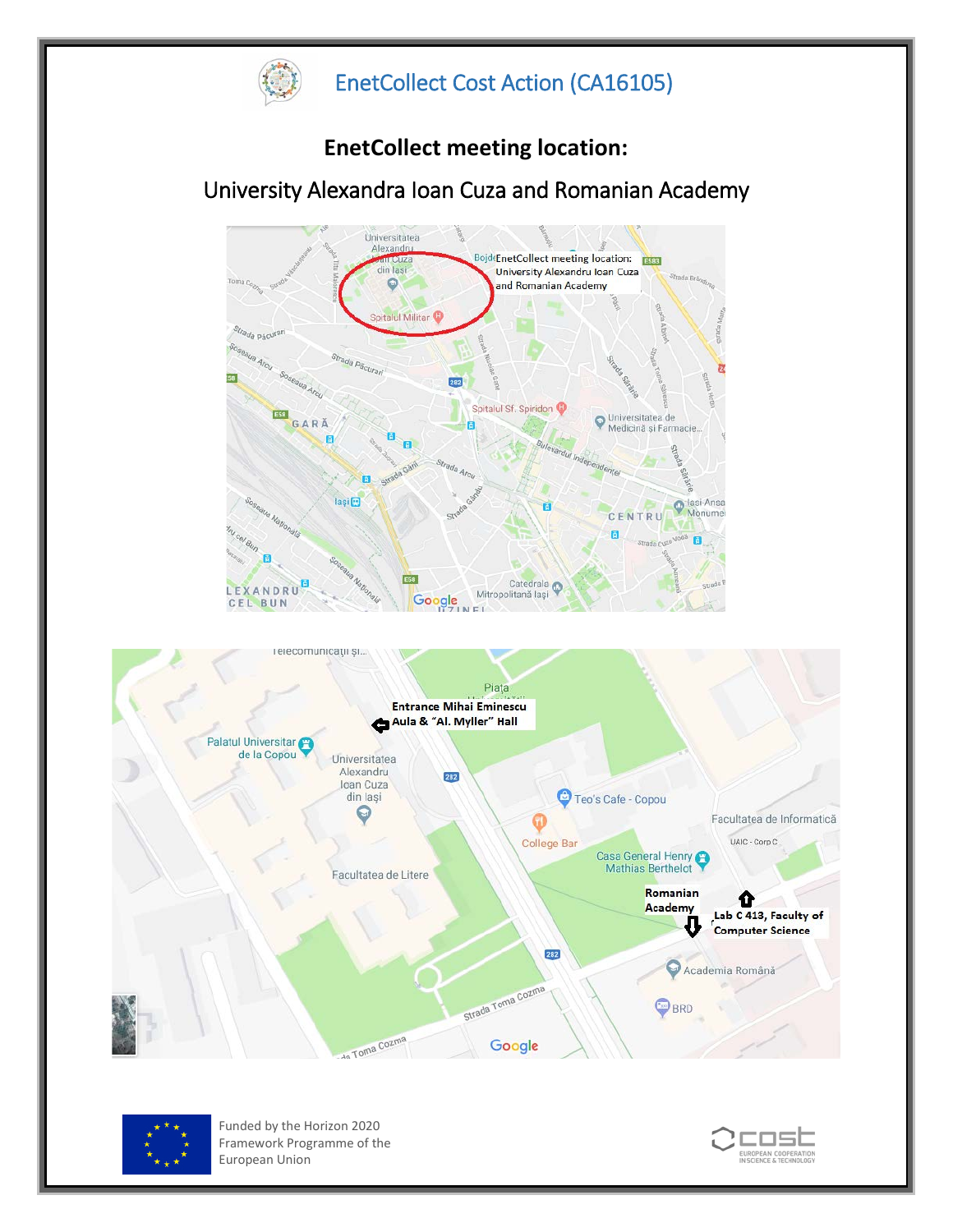



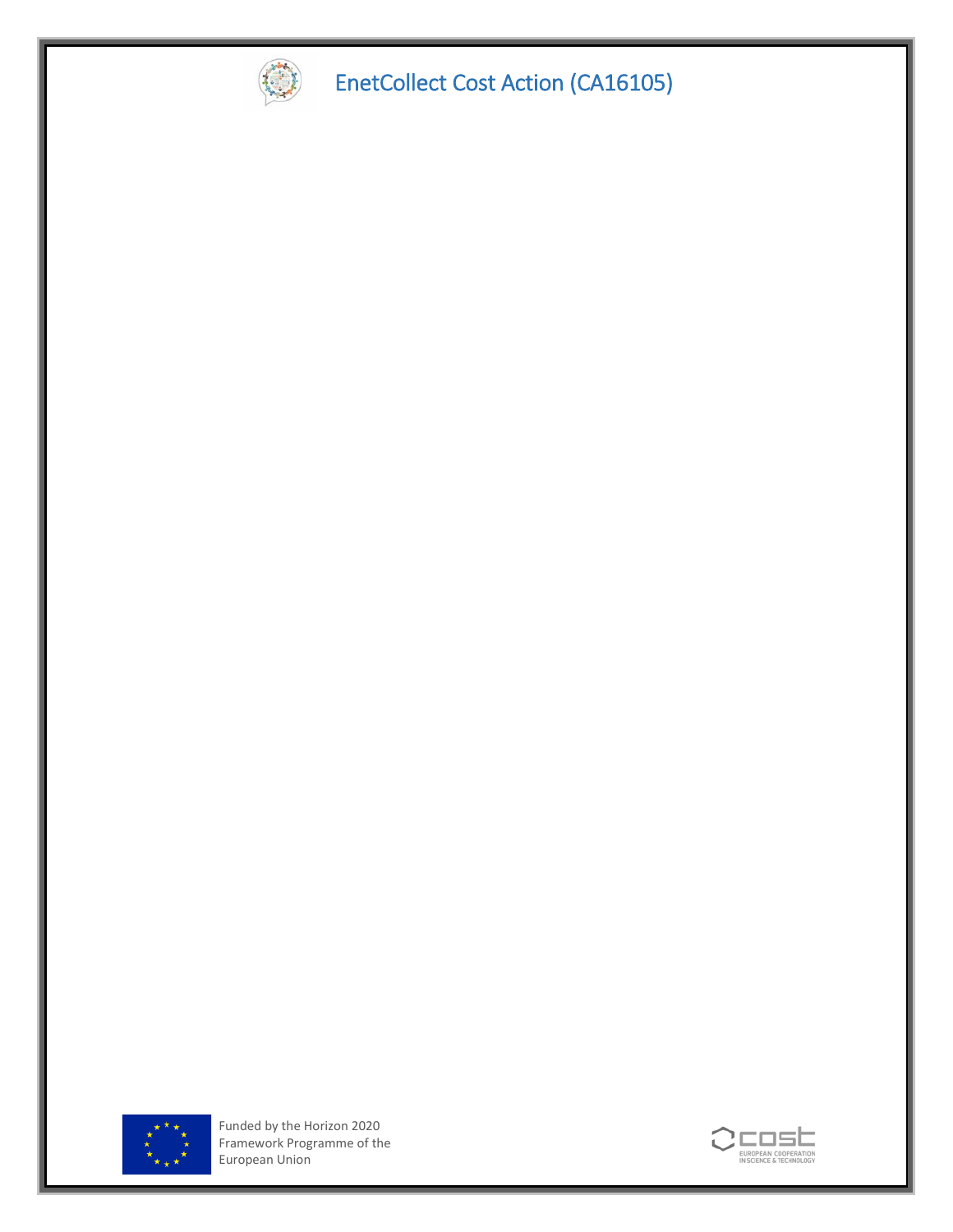

# PYBOSSA Training School By Scifabric

16th-17th Match

Alexandru Ioan Cuza University of Iași